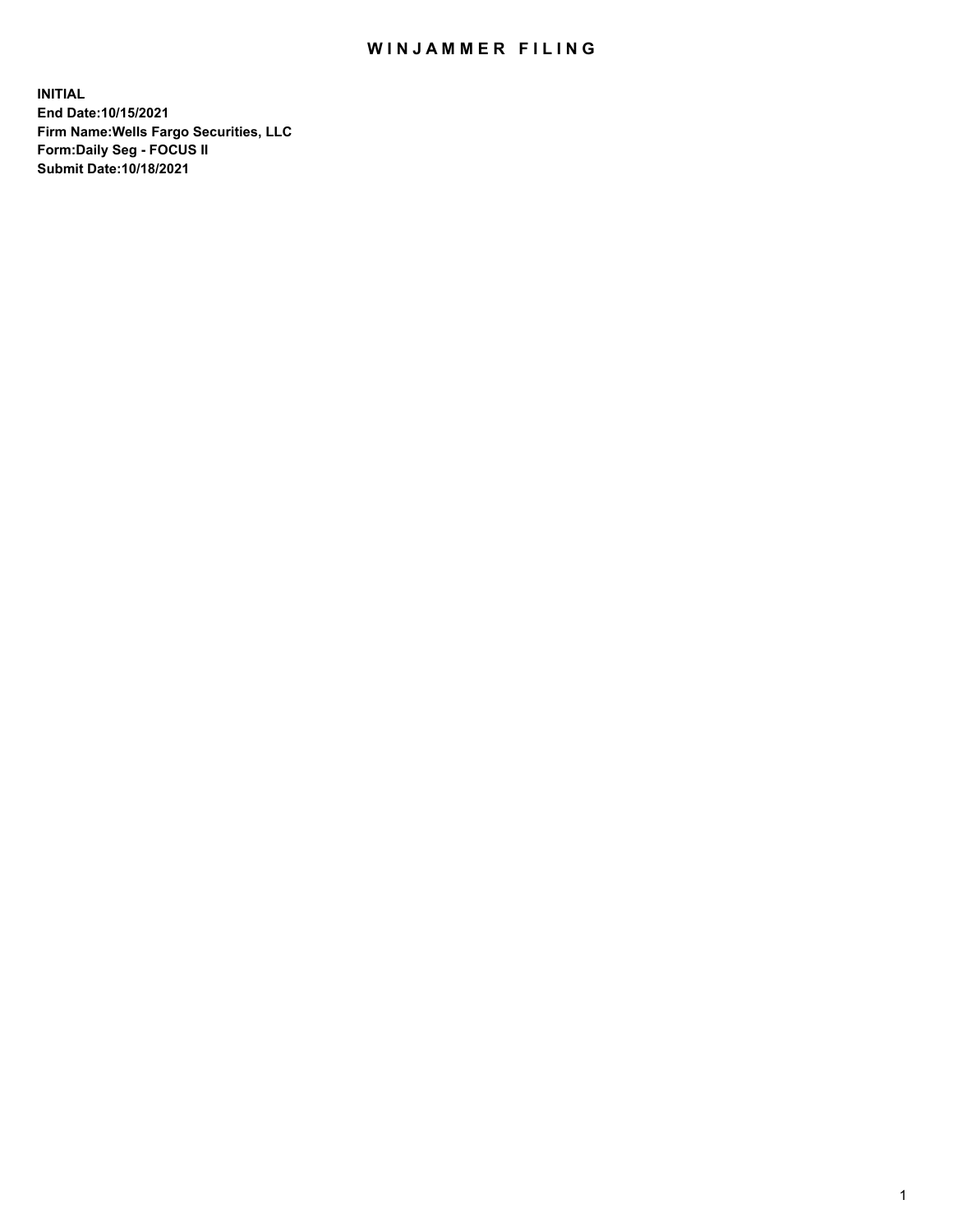**INITIAL End Date:10/15/2021 Firm Name:Wells Fargo Securities, LLC Form:Daily Seg - FOCUS II Submit Date:10/18/2021 Daily Segregation - Cover Page**

| Name of Company                                                                                                                                                                                                                                                                                                               | <b>Wells Fargo Securities LLC</b>                          |
|-------------------------------------------------------------------------------------------------------------------------------------------------------------------------------------------------------------------------------------------------------------------------------------------------------------------------------|------------------------------------------------------------|
| <b>Contact Name</b>                                                                                                                                                                                                                                                                                                           | <b>James Gnall</b>                                         |
| <b>Contact Phone Number</b>                                                                                                                                                                                                                                                                                                   | 917-699-6822                                               |
| <b>Contact Email Address</b>                                                                                                                                                                                                                                                                                                  | james.w.gnall@wellsfargo.com                               |
| FCM's Customer Segregated Funds Residual Interest Target (choose one):<br>a. Minimum dollar amount: ; or<br>b. Minimum percentage of customer segregated funds required:% ; or<br>c. Dollar amount range between: and; or<br>d. Percentage range of customer segregated funds required between:% and%.                        | 125,000,000<br><u>0</u><br>0 <sub>0</sub><br>00            |
| FCM's Customer Secured Amount Funds Residual Interest Target (choose one):<br>a. Minimum dollar amount: ; or<br>b. Minimum percentage of customer secured funds required:%; or<br>c. Dollar amount range between: and; or<br>d. Percentage range of customer secured funds required between: % and %.                         | 35,000,000<br><u>0</u><br>0 <sub>0</sub><br>0 <sub>0</sub> |
| FCM's Cleared Swaps Customer Collateral Residual Interest Target (choose one):<br>a. Minimum dollar amount: ; or<br>b. Minimum percentage of cleared swaps customer collateral required:%; or<br>c. Dollar amount range between: and; or<br>d. Percentage range of cleared swaps customer collateral required between:% and%. | 360,000,000<br><u>0</u><br>00<br>00                        |

Attach supporting documents CH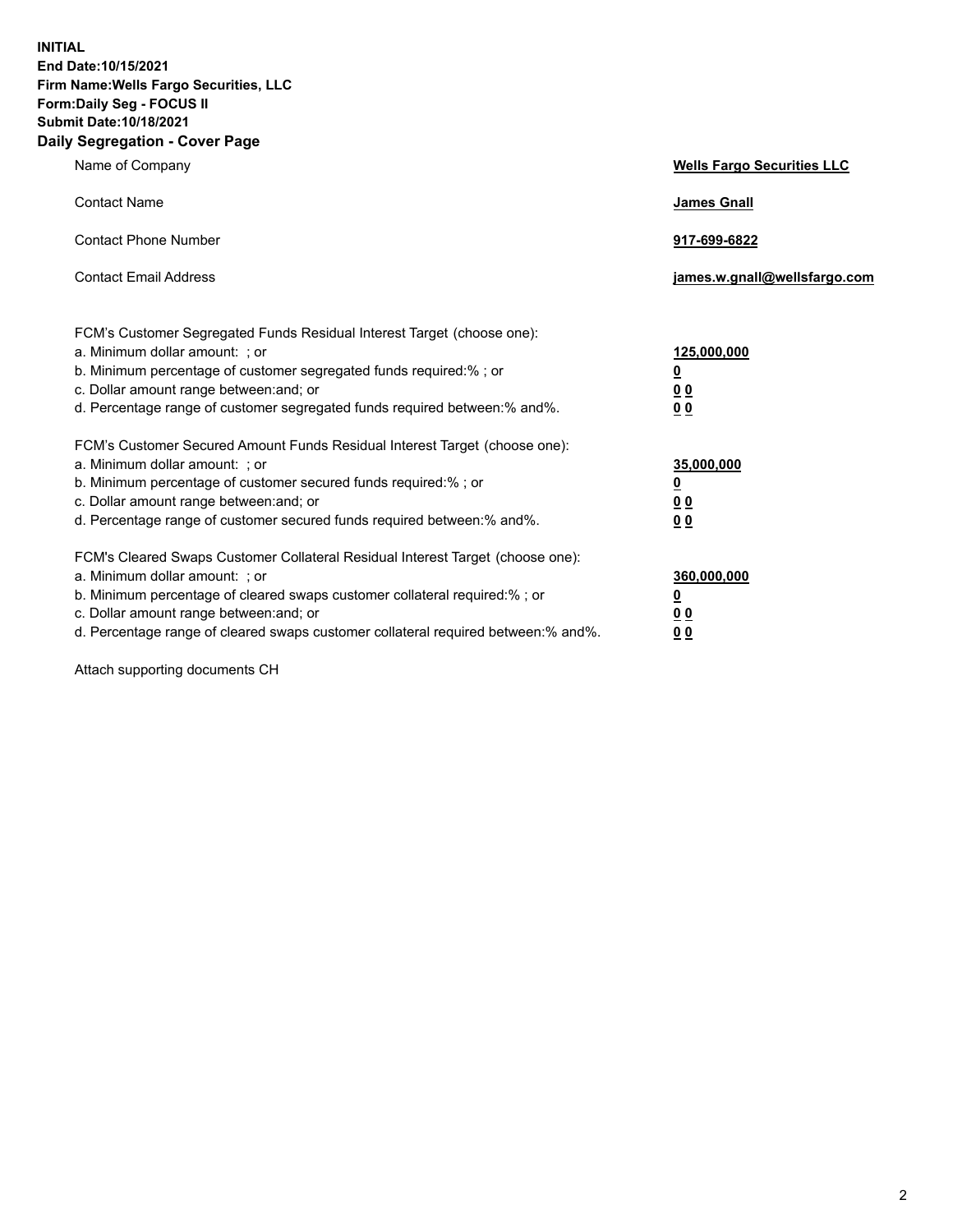**INITIAL End Date:10/15/2021 Firm Name:Wells Fargo Securities, LLC Form:Daily Seg - FOCUS II Submit Date:10/18/2021**

## **Daily Segregation - Secured Amounts**

|     | Foreign Futures and Foreign Options Secured Amounts                                                        |                                    |
|-----|------------------------------------------------------------------------------------------------------------|------------------------------------|
|     | Amount required to be set aside pursuant to law, rule or regulation of a foreign                           | $0$ [7305]                         |
|     | government or a rule of a self-regulatory organization authorized thereunder                               |                                    |
| 1.  | Net ledger balance - Foreign Futures and Foreign Option Trading - All Customers                            |                                    |
|     | A. Cash                                                                                                    | 279,405,508 [7315]                 |
|     | B. Securities (at market)                                                                                  | 208,862,871 [7317]                 |
| 2.  | Net unrealized profit (loss) in open futures contracts traded on a foreign board of trade                  | 82,797,247 [7325]                  |
| 3.  | Exchange traded options                                                                                    |                                    |
|     | a. Market value of open option contracts purchased on a foreign board of trade                             | 1,562,132 <sub>[7335]</sub>        |
|     | b. Market value of open contracts granted (sold) on a foreign board of trade                               | -346,096 [7337]                    |
| 4.  | Net equity (deficit) (add lines 1. 2. and 3.)                                                              | 572,281,662 [7345]                 |
| 5.  | Account liquidating to a deficit and account with a debit balances - gross amount                          | 12,926,409 [7351]                  |
|     | Less: amount offset by customer owned securities                                                           | -12,924,480 [7352] 1,929 [7354]    |
| 6.  | Amount required to be set aside as the secured amount - Net Liquidating Equity                             | 572,283,591 [7355]                 |
|     | Method (add lines 4 and 5)                                                                                 |                                    |
| 7.  | Greater of amount required to be set aside pursuant to foreign jurisdiction (above) or line                | 572,283,591 [7360]                 |
|     | 6.                                                                                                         |                                    |
|     | FUNDS DEPOSITED IN SEPARATE REGULATION 30.7 ACCOUNTS                                                       |                                    |
| 1.  | Cash in banks                                                                                              |                                    |
|     | A. Banks located in the United States                                                                      | 159,525,686 [7500]                 |
|     | B. Other banks qualified under Regulation 30.7                                                             | 36,976,732 [7520] 196,502,418      |
|     |                                                                                                            | [7530]                             |
| 2.  | <b>Securities</b>                                                                                          |                                    |
|     | A. In safekeeping with banks located in the United States                                                  | 136,609,091 [7540]                 |
|     | B. In safekeeping with other banks qualified under Regulation 30.7                                         | 0 [7560] 136,609,091 [7570]        |
| 3.  | Equities with registered futures commission merchants                                                      |                                    |
|     | A. Cash                                                                                                    | -6,779,783 [7580]                  |
|     | <b>B.</b> Securities                                                                                       | 92,265,520 [7590]                  |
|     | C. Unrealized gain (loss) on open futures contracts                                                        | 39,257,132 [7600]                  |
|     | D. Value of long option contracts                                                                          | 1,562,132 [7610]                   |
|     | E. Value of short option contracts                                                                         | -346,096 [7615] 125,958,905 [7620] |
| 4.  | Amounts held by clearing organizations of foreign boards of trade                                          |                                    |
|     | A. Cash                                                                                                    | $0$ [7640]                         |
|     | <b>B.</b> Securities                                                                                       | $0$ [7650]                         |
|     | C. Amount due to (from) clearing organization - daily variation                                            | $0$ [7660]                         |
|     | D. Value of long option contracts                                                                          | $0$ [7670]                         |
|     | E. Value of short option contracts                                                                         | 0 [7675] 0 [7680]                  |
| 5.  | Amounts held by members of foreign boards of trade                                                         |                                    |
|     | A. Cash                                                                                                    | $-17,168,345$ [7700]               |
|     | <b>B.</b> Securities                                                                                       | 200,098,885 [7710]                 |
|     | C. Unrealized gain (loss) on open futures contracts                                                        | 21,082,449 [7720]                  |
|     | D. Value of long option contracts                                                                          | $0$ [7730]                         |
|     | E. Value of short option contracts                                                                         | 0 [7735] 204,012,989 [7740]        |
| 6.  | Amounts with other depositories designated by a foreign board of trade                                     | $0$ [7760]                         |
| 7.  | Segregated funds on hand                                                                                   | $0$ [7765]                         |
| 8.  | Total funds in separate section 30.7 accounts                                                              | 663,083,403 [7770]                 |
| 9.  | Excess (deficiency) Set Aside for Secured Amount (subtract line 7 Secured Statement<br>Page 1 from Line 8) | 90,799,812 [7380]                  |
| 10. | Management Target Amount for Excess funds in separate section 30.7 accounts                                | 35,000,000 [7780]                  |
|     |                                                                                                            |                                    |

11. Excess (deficiency) funds in separate 30.7 accounts over (under) Management Target **55,799,812** [7785]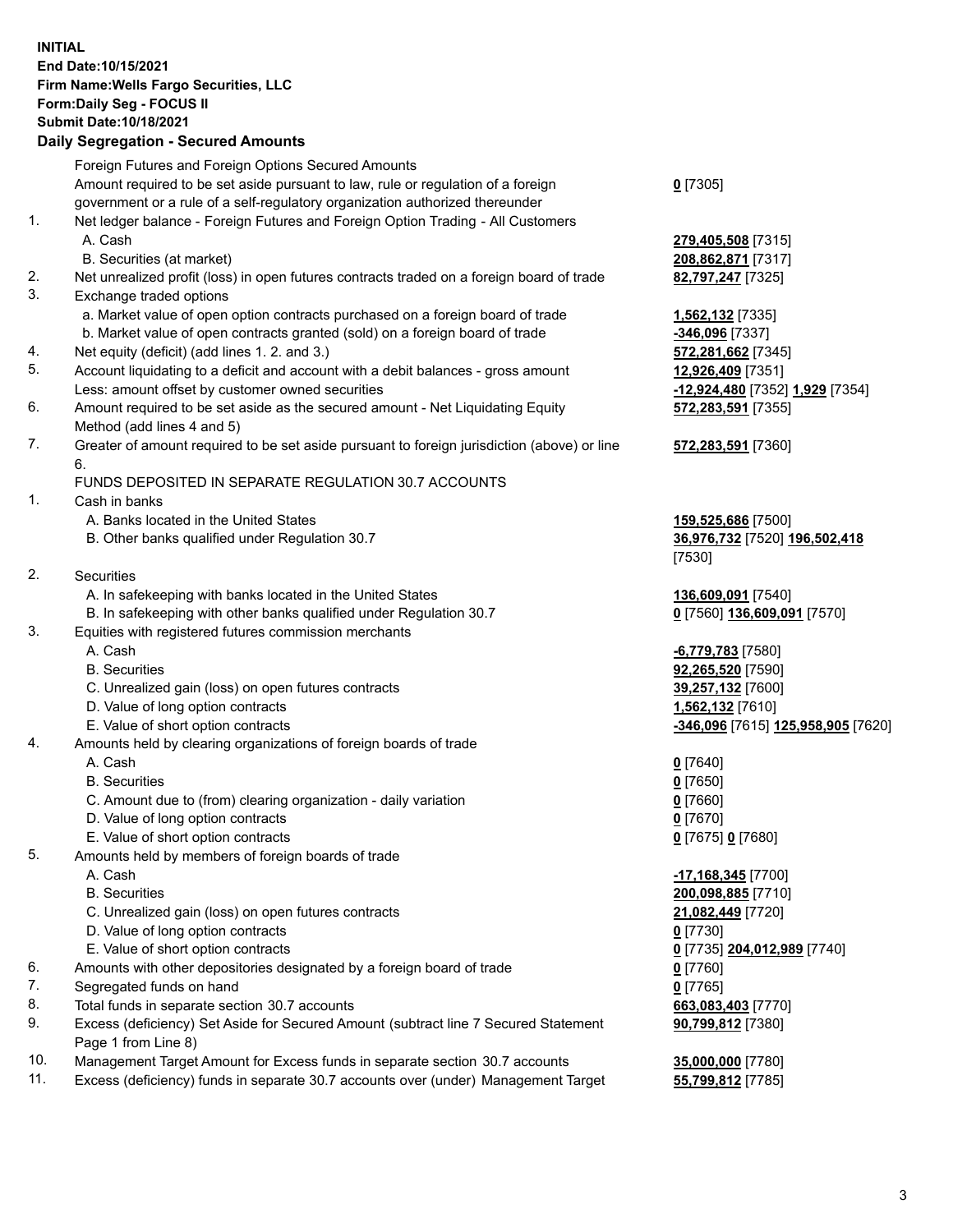**INITIAL End Date:10/15/2021 Firm Name:Wells Fargo Securities, LLC Form:Daily Seg - FOCUS II Submit Date:10/18/2021 Daily Segregation - Segregation Statement** SEGREGATION REQUIREMENTS(Section 4d(2) of the CEAct) 1. Net ledger balance A. Cash **3,867,421,618** [7010] B. Securities (at market) **1,753,930,628** [7020] 2. Net unrealized profit (loss) in open futures contracts traded on a contract market **-382,575,671** [7030] 3. Exchange traded options A. Add market value of open option contracts purchased on a contract market **2,470,541,991** [7032] B. Deduct market value of open option contracts granted (sold) on a contract market **-2,420,805,739** [7033] 4. Net equity (deficit) (add lines 1, 2 and 3) **5,288,512,827** [7040] 5. Accounts liquidating to a deficit and accounts with debit balances - gross amount **123,188,483** [7045] Less: amount offset by customer securities **-123,185,572** [7047] **2,911** [7050] 6. Amount required to be segregated (add lines 4 and 5) **5,288,515,738** [7060] FUNDS IN SEGREGATED ACCOUNTS 7. Deposited in segregated funds bank accounts A. Cash **150,097,004** [7070] B. Securities representing investments of customers' funds (at market) **680,314,015** [7080] C. Securities held for particular customers or option customers in lieu of cash (at market) **83,692,155** [7090] 8. Margins on deposit with derivatives clearing organizations of contract markets A. Cash **2,860,062,901** [7100] B. Securities representing investments of customers' funds (at market) **299,478,914** [7110] C. Securities held for particular customers or option customers in lieu of cash (at market) **1,670,238,473** [7120] 9. Net settlement from (to) derivatives clearing organizations of contract markets **3,707,552** [7130] 10. Exchange traded options A. Value of open long option contracts **2,470,541,991** [7132] B. Value of open short option contracts **-2,420,805,739** [7133] 11. Net equities with other FCMs A. Net liquidating equity **0** [7140] B. Securities representing investments of customers' funds (at market) **0** [7160] **0** [7170]

C. Securities held for particular customers or option customers in lieu of cash (at market)

- 12. Segregated funds on hand **0** [7150]
- 13. Total amount in segregation (add lines 7 through 12) **5,797,327,266** [7180]
- 14. Excess (deficiency) funds in segregation (subtract line 6 from line 13) **508,811,528** [7190]
- 15. Management Target Amount for Excess funds in segregation **125,000,000** [7194]
- 16. Excess (deficiency) funds in segregation over (under) Management Target Amount Excess

**383,811,528** [7198]